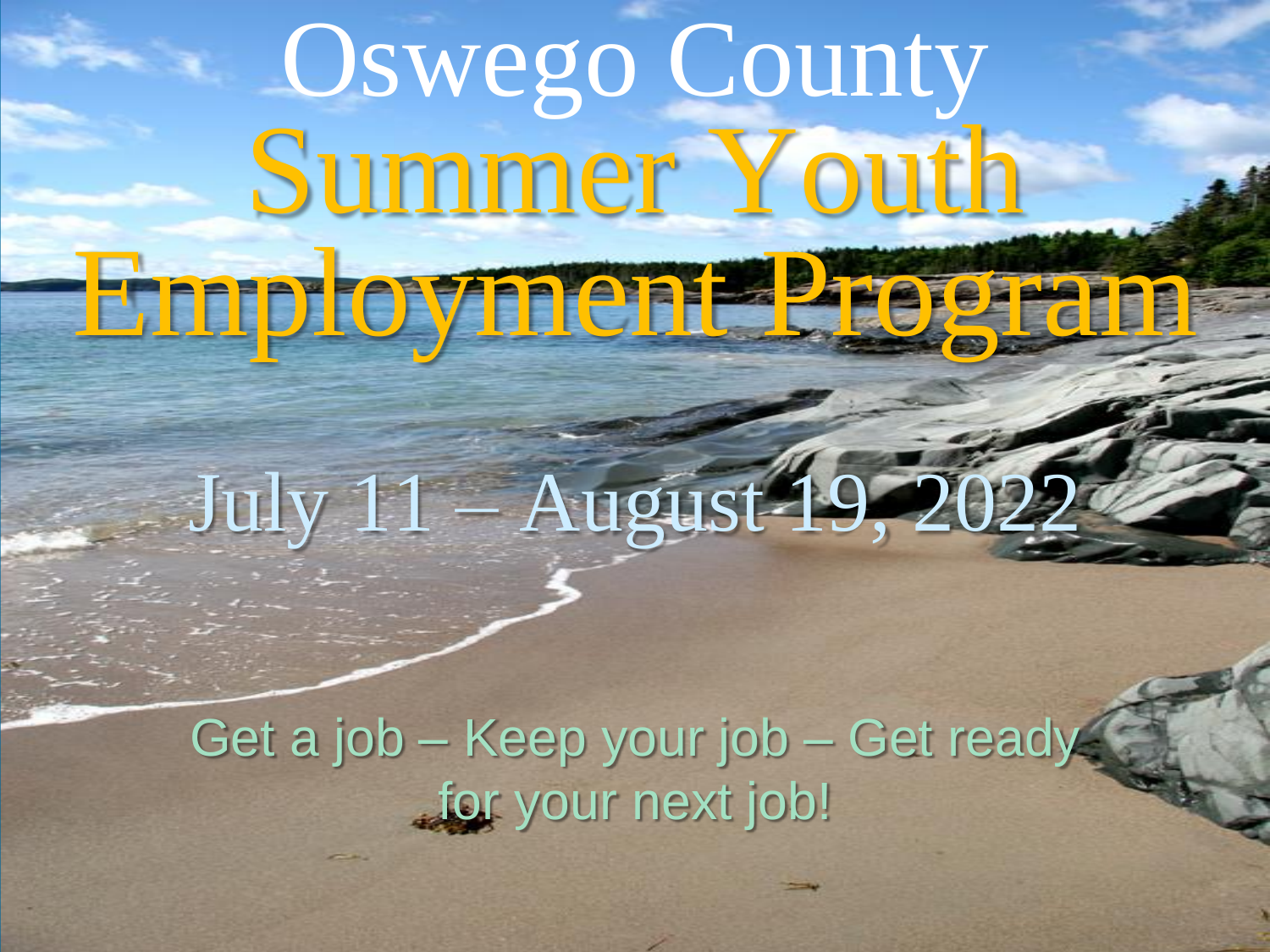## Thank you for viewing this presentation today

The summer employment program is planned to start Monday, July 11 & end Friday, August 19\*.

\*Some work sites may start earlier and some may end later.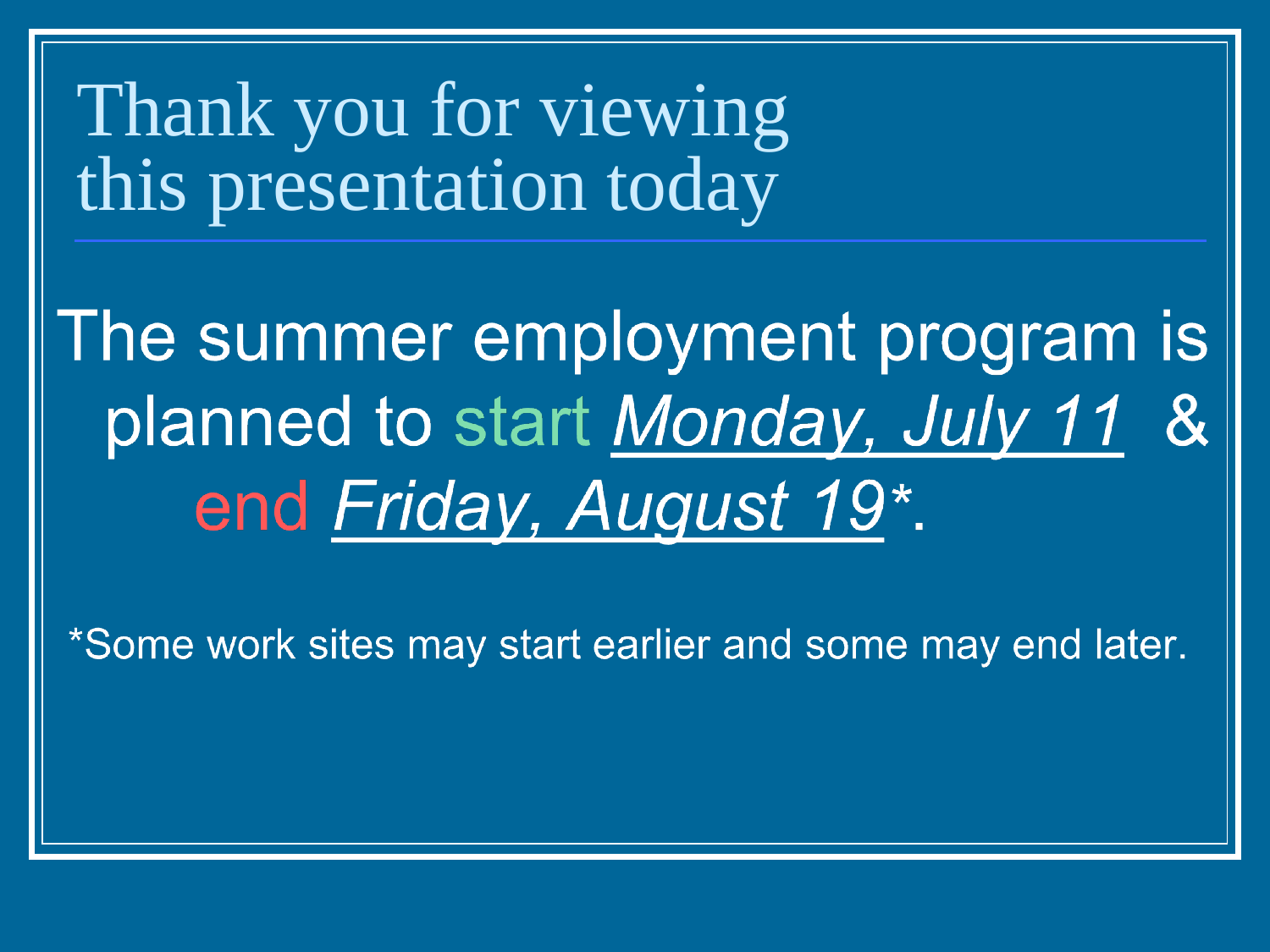### **DISCLAIMER**

■ Due to funding, there is a possibility that we may not be able to serve as many youth as we have in past summers. We will try our best to place all eligible applicants on worksites.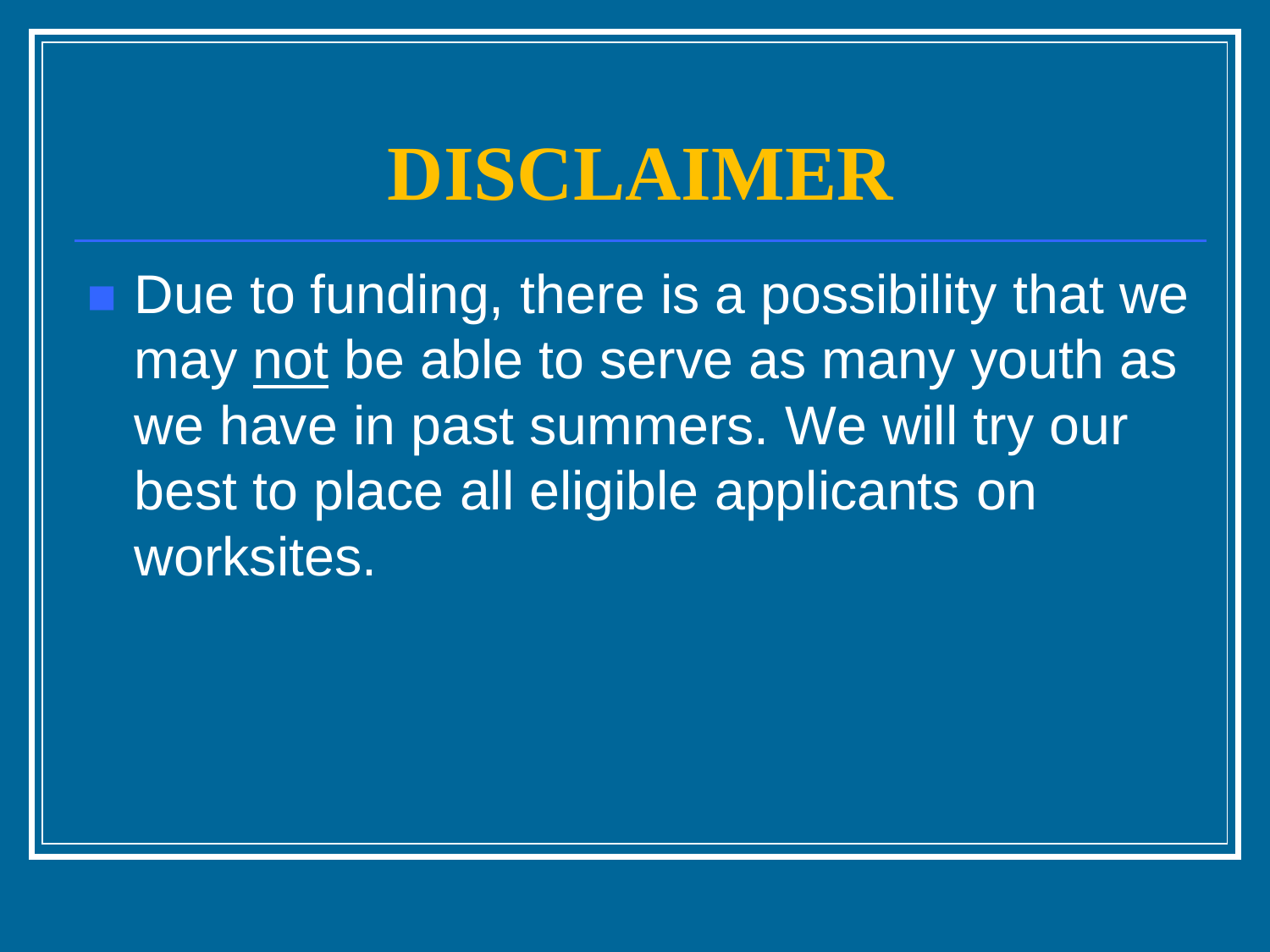### How does this work?

- You view this presentation, complete the application & submit eligibility documents to us.
- After your paperwork is received, we will determine if you are eligible. Those who are eligible will be invited for an in-person payroll workshop.

◼ We will determine what worksite to place you at based on your interests.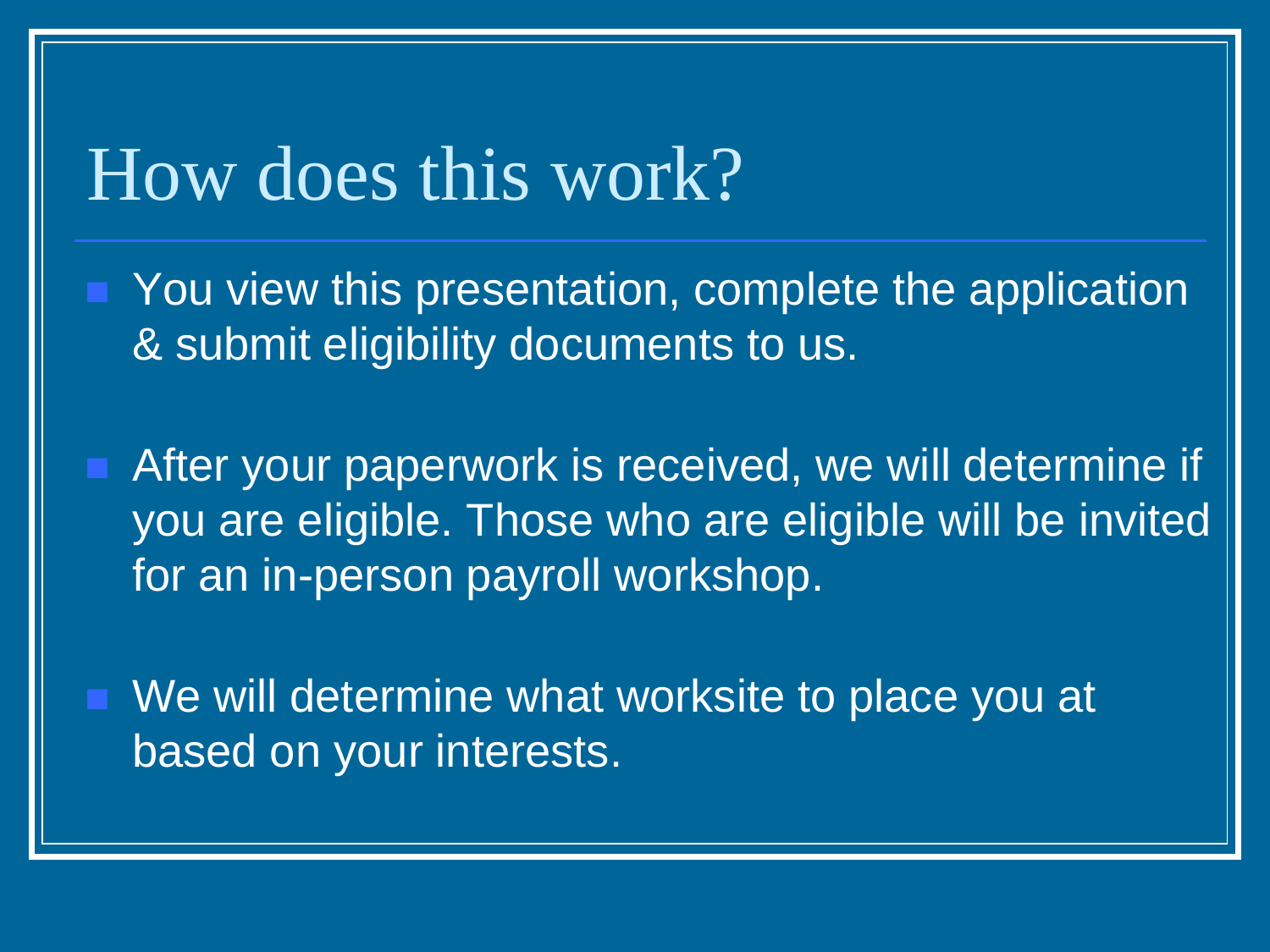## The Summer Youth Employment Program (SYEP) is…

- a "needs based" training program designed to help young adults prepare for work.
- for young adults:
	- Ages 14-24<sup>\*</sup>
		- *most in need :* 
			- Based on family / household income. (\*Applicants 21-24 years of age must meet additional eligibility requirements)
		- <sup>◼</sup> *most likely to benefit :*
			- Ready to work
			- Willing to learn
			- **Able to cooperate**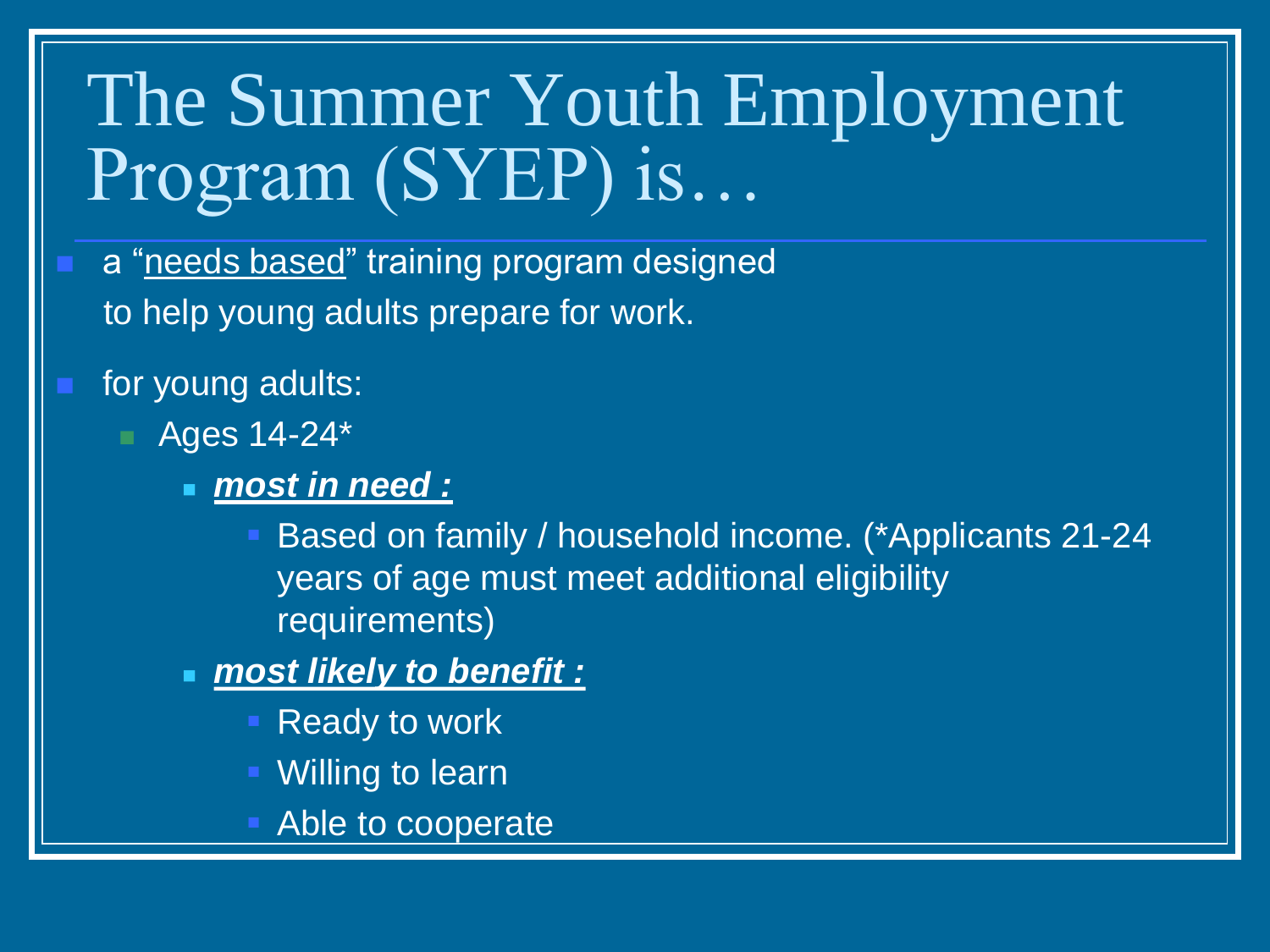## A summer job is an opportunity:

■ To get good references.

■ To gain real work experience.

■ To earn your own money!

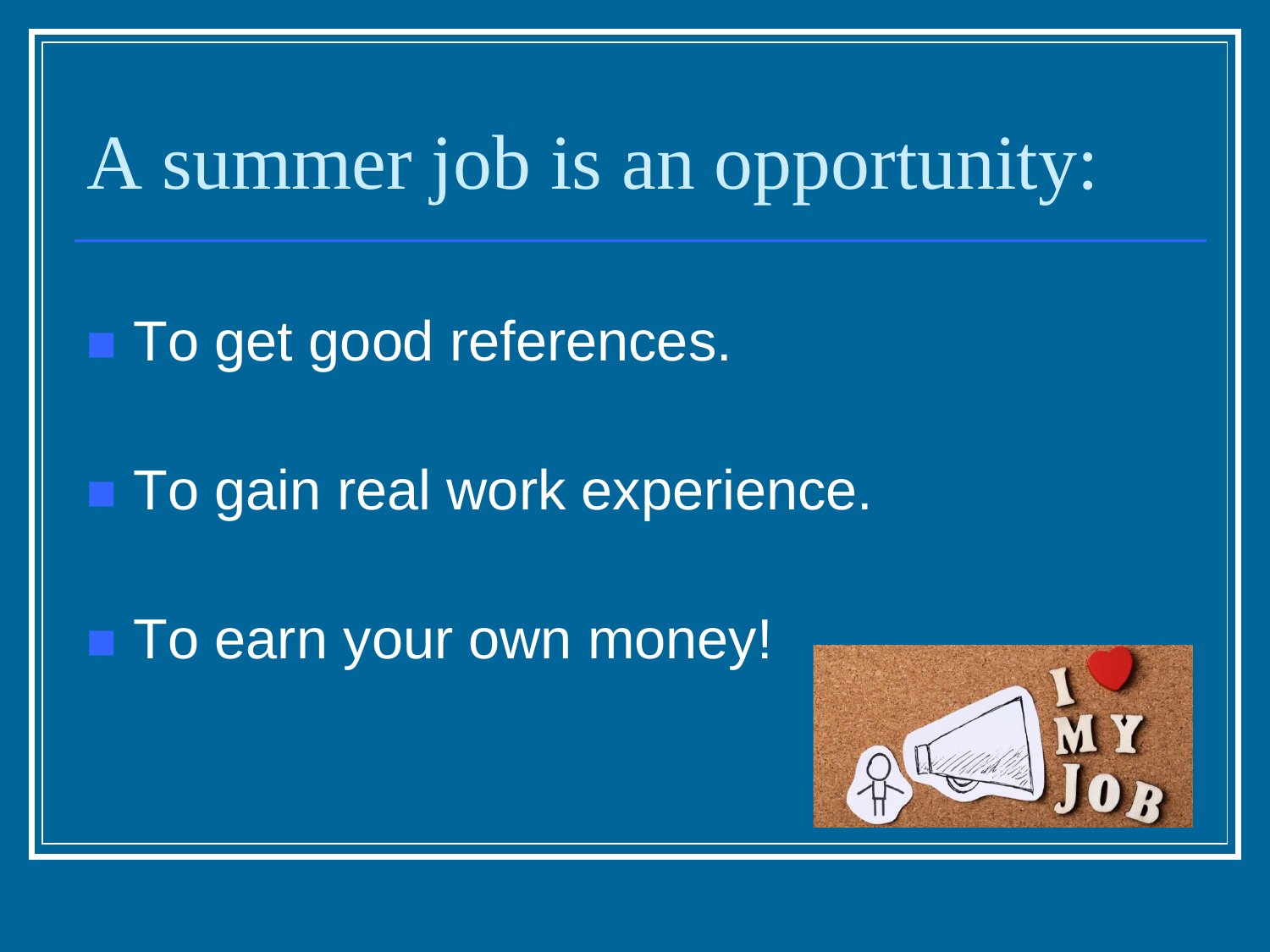## A summer job can help you get ready for a REAL job!

#### ■ So plan ahead:



- **Prepare for your REAL job.**
- Write down names, dates, places and most important: What you learn this summer!
- **B.** Ask your supervisor for a reference!
- **EXA EXE** Remember: *reputation* matters in the labor market.

#### "You get out of it what you put in to it!"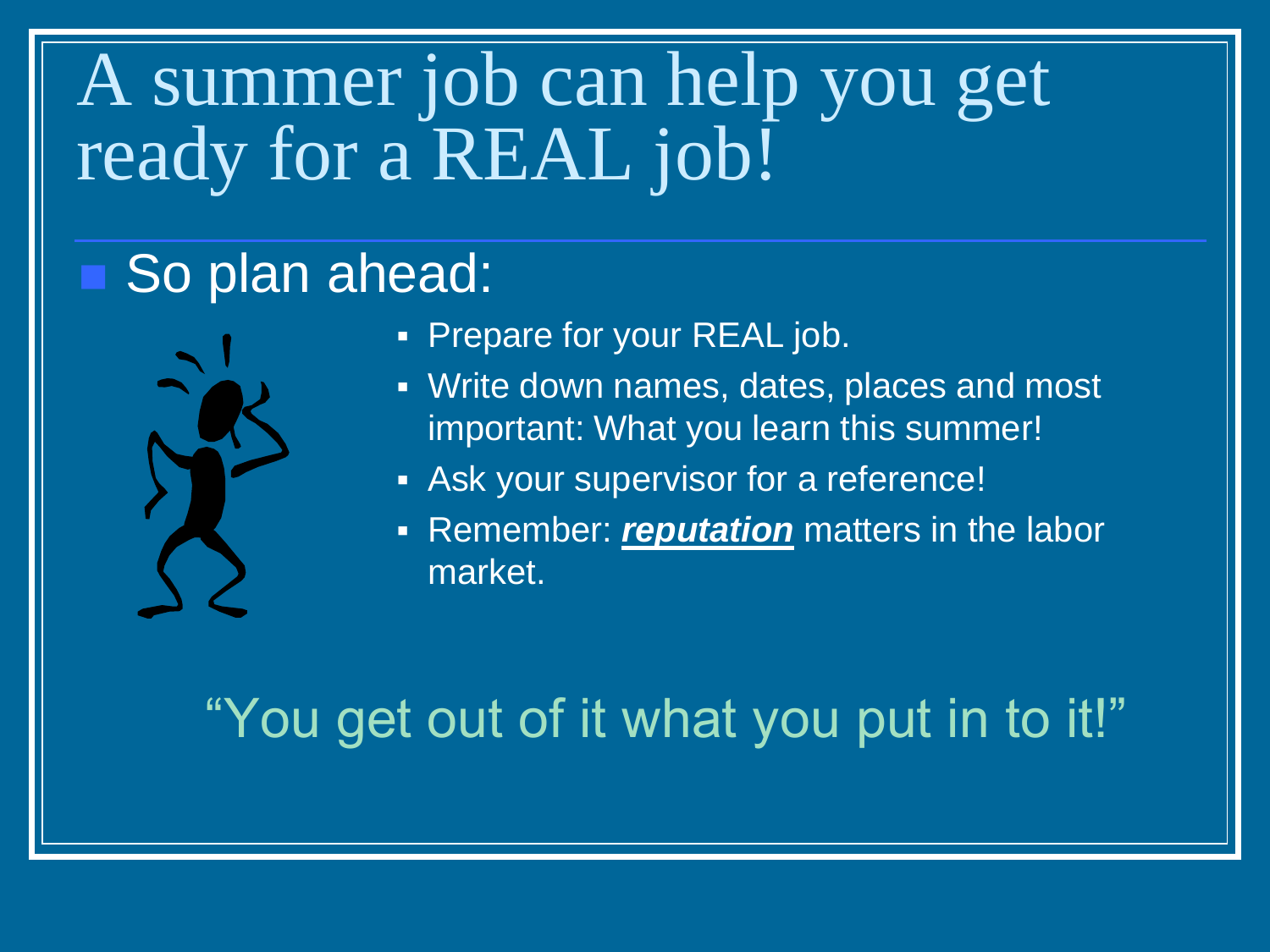# Would you like to have...



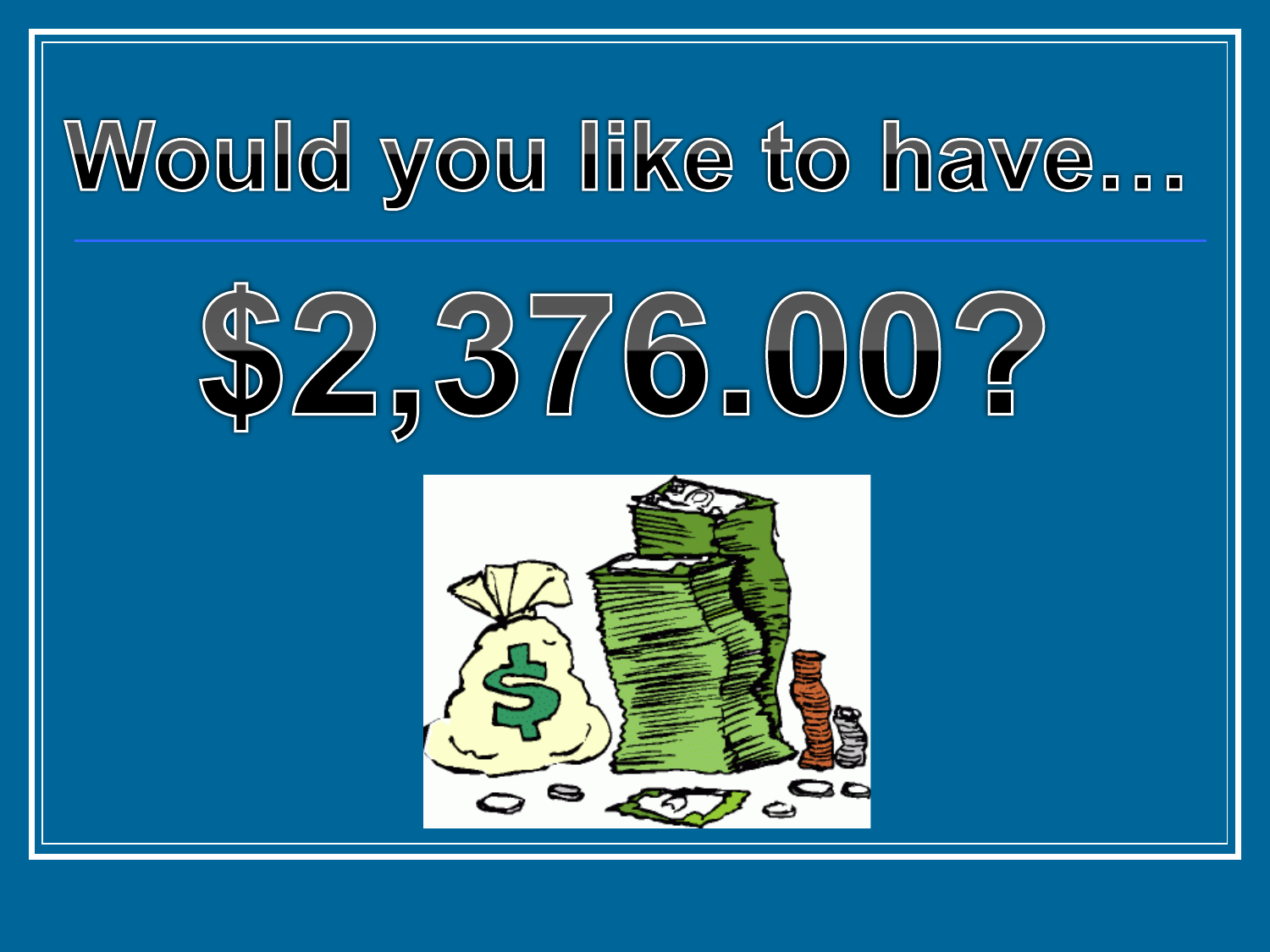## \$13.20 per hour x 30 hours per week x 6 weeks  $=$  \$2,376.00



That's how much this summer job could be worth to you!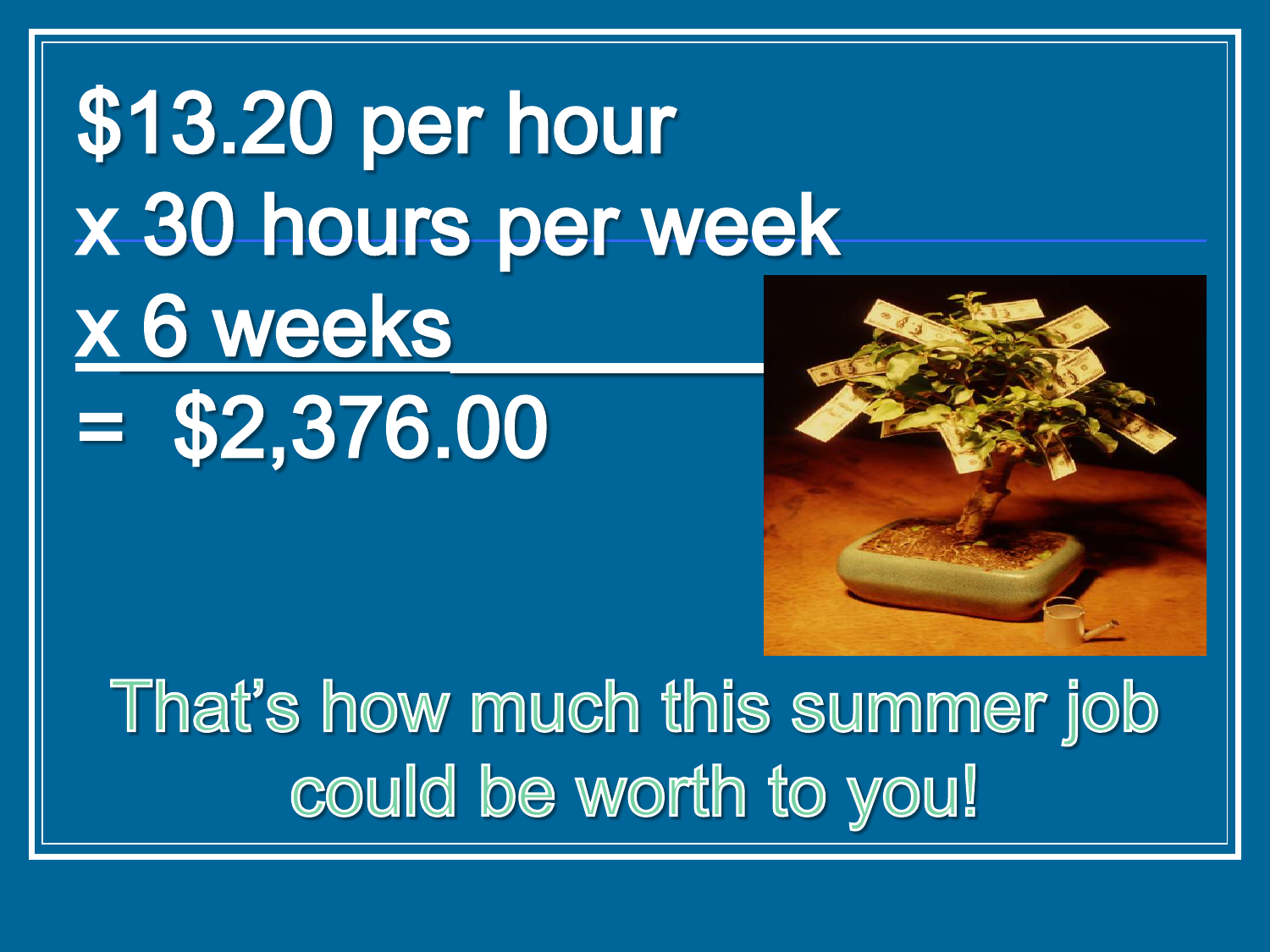## The A-B-C's of keeping your job

#### • **Attendance**

- On time every day.
- Prepared to work.
- Notify your supervisor if you'll be late or absent.

#### • **Behave professionally**

- Present a positive attitude.
- Keep personal issues out of the workplace.
- No flirting ... No fighting ... No drama
- **Cooperate with supervisors, counselors and co-workers**
	- Follow work rules.
	- NO cell phone use during work hours!
	- Keep busy.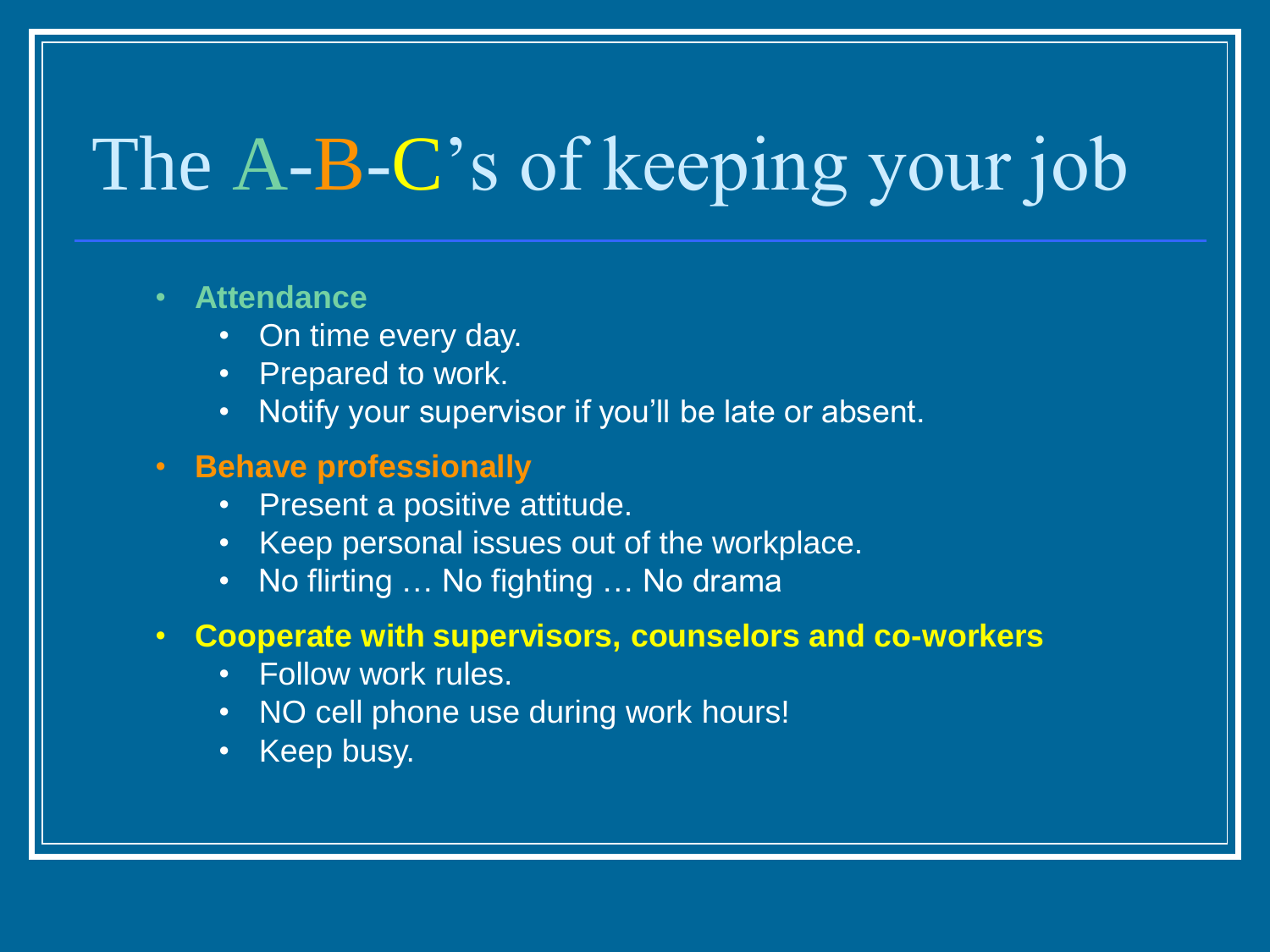## Accidents and Injuries



**<u>IIAny</u>** accident, injury or even an unusual incident, *however minor*, must be reported **immediately** to your work site supervisor and to your summer counselor.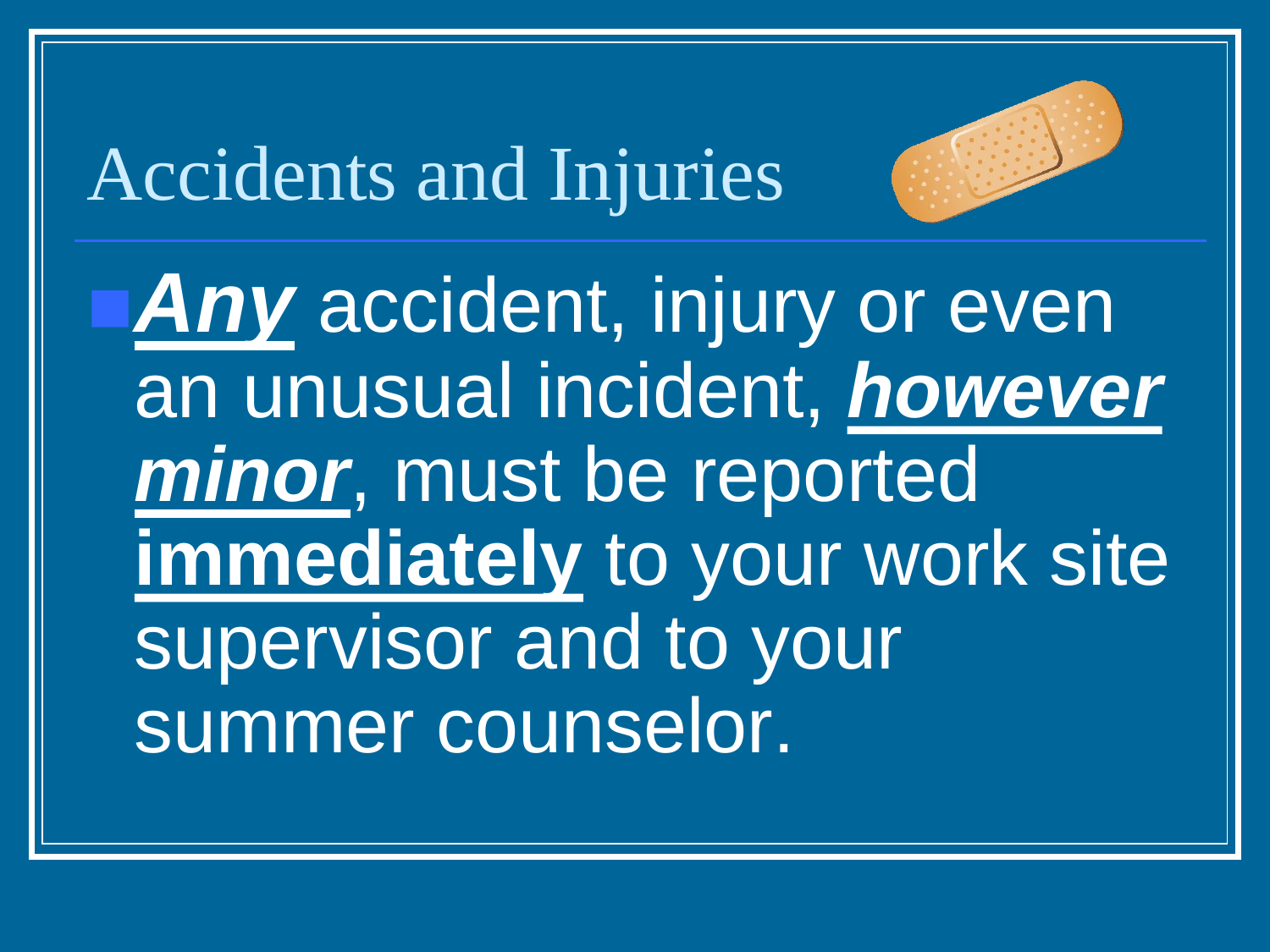## Selective Service



- Federal rule requires males age 18 or older to register.
- To qualify for summer work all men must be registered if you will be 18 or older this summer! (18<sup>th</sup> birthday in July or August? Register NOW!)
- Register **TODAY** in the following ways:
	- Online at <https://www.sss.gov/>
	- In person at U.S. post offices
	- Paper applications are also available in our office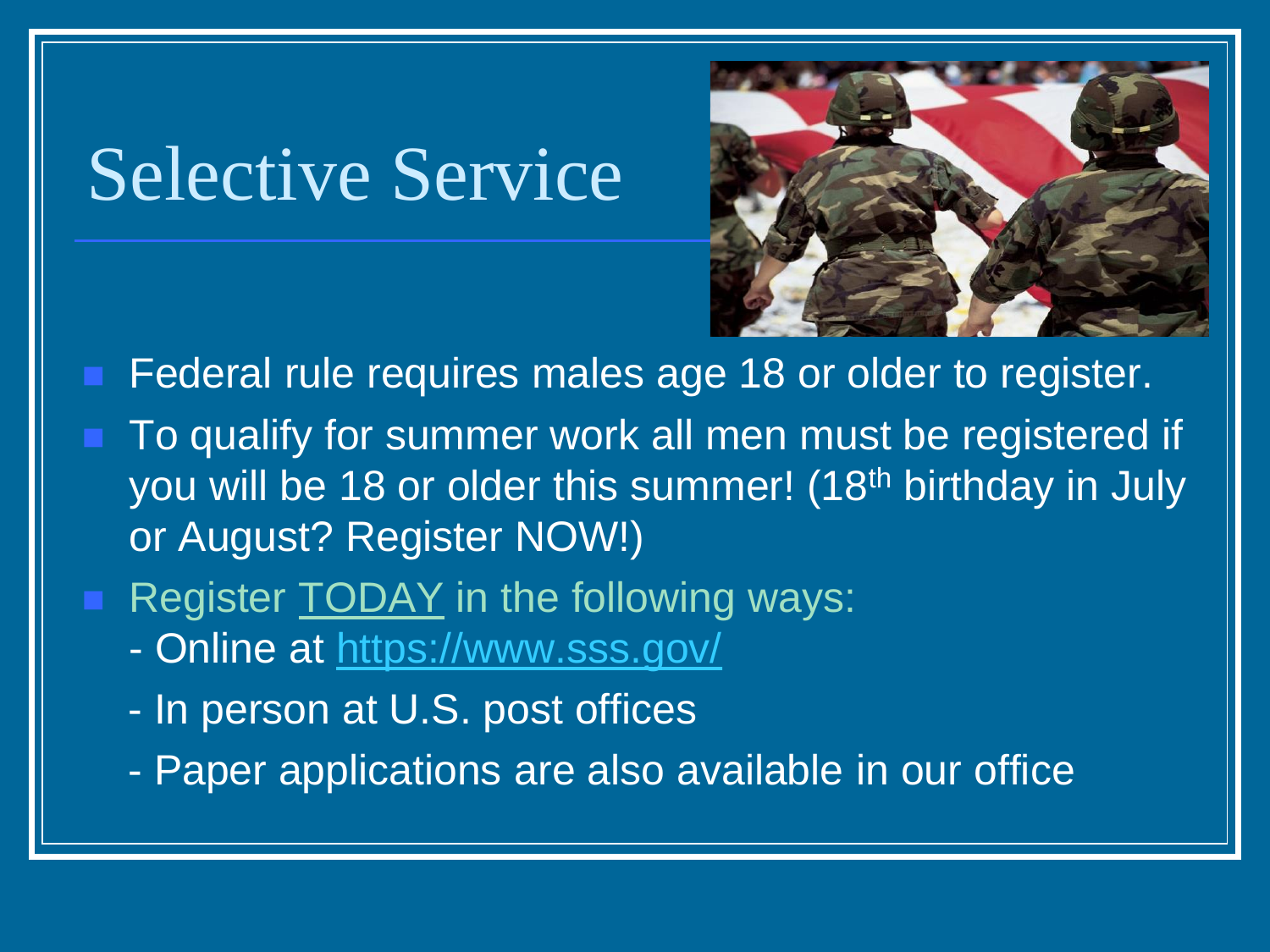## Next Steps



#### Now that you've viewed the presentation…

- 1. Complete the application packet & gather your eligibility documents.
- 2. Send your completed application packet & eligibility documents to us no later than **June 17, 2022**. See application packet for details.
- 3. Wait for us to contact you by phone and or email to invite you in for a payroll orientation if you are eligible. *Note: A letter will be mailed to you letting you know if you are eligible or not.*

*\*\*\*Partial/incomplete information or documentation will delay your ability to start the program. Please be sure to submit all required information as soon as possible.*